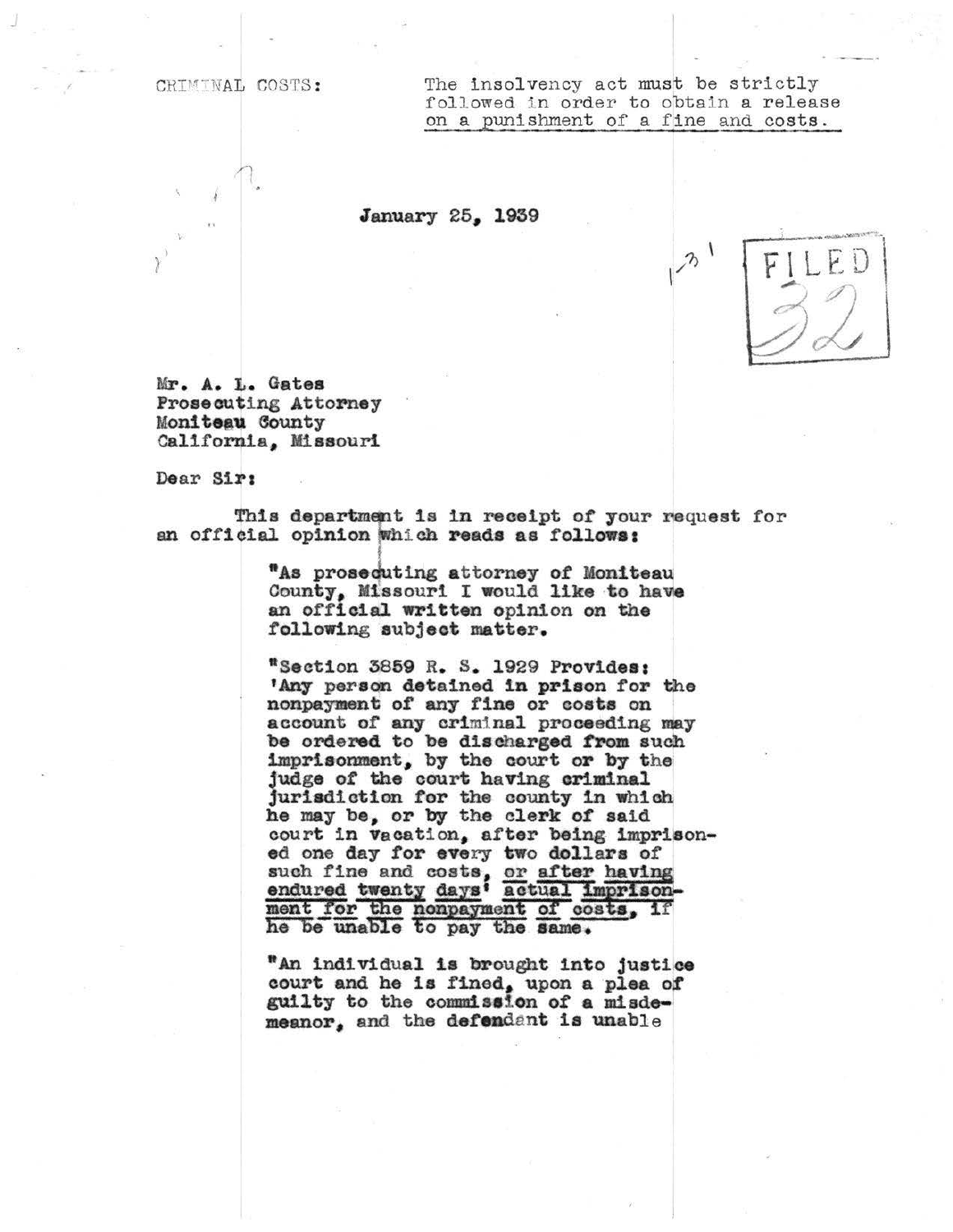to pay said fine and costs whereupon the justice commits him to jail. Is it mandatory that the justice give the defendant one day for every two dollars of said fine and costs? Or is it mandatory that the defendant be imprisoned twenty days for costs regardless of the amount of costs? Should this section be construed to mean that defendant be imprisoned twenty days for costs and fine regardless how small the fine and costs be?

"If a defendant is unable to pay fine and costs both but is able to pay either the fine or the costs which should he be permitted to pay first, the fine or the costs. If the fine is paid should he be required to endure twenty days actual imprisonment for the costs? If he pays the costs should he be permitted to serve one day for every two dollars of the fine?"

In the latest decision construing the payment of a fine and costs for serving of a jail sentence against a defendant who has been assessed a fine, costs or jail imprisonment, the Supreme Court en banc in the case of ex Parte Secrest, 32 S. W. (2d) 1.c. 1087, said:

> "The statute authorizing petitioner's commitment is section 4070, R. S. 1919, as follows: 'Whenever any defendant shall, on a conviction, be sentenced to imprisonment in a county jail, or to pay a fine, he shall be imprisoned until the sentence is fully complied with and all costs paid, unless he be sooner discharged in the manner hereinafter provided.'

"This statute, within its mope, applies alike to misdemeanors and felonies. It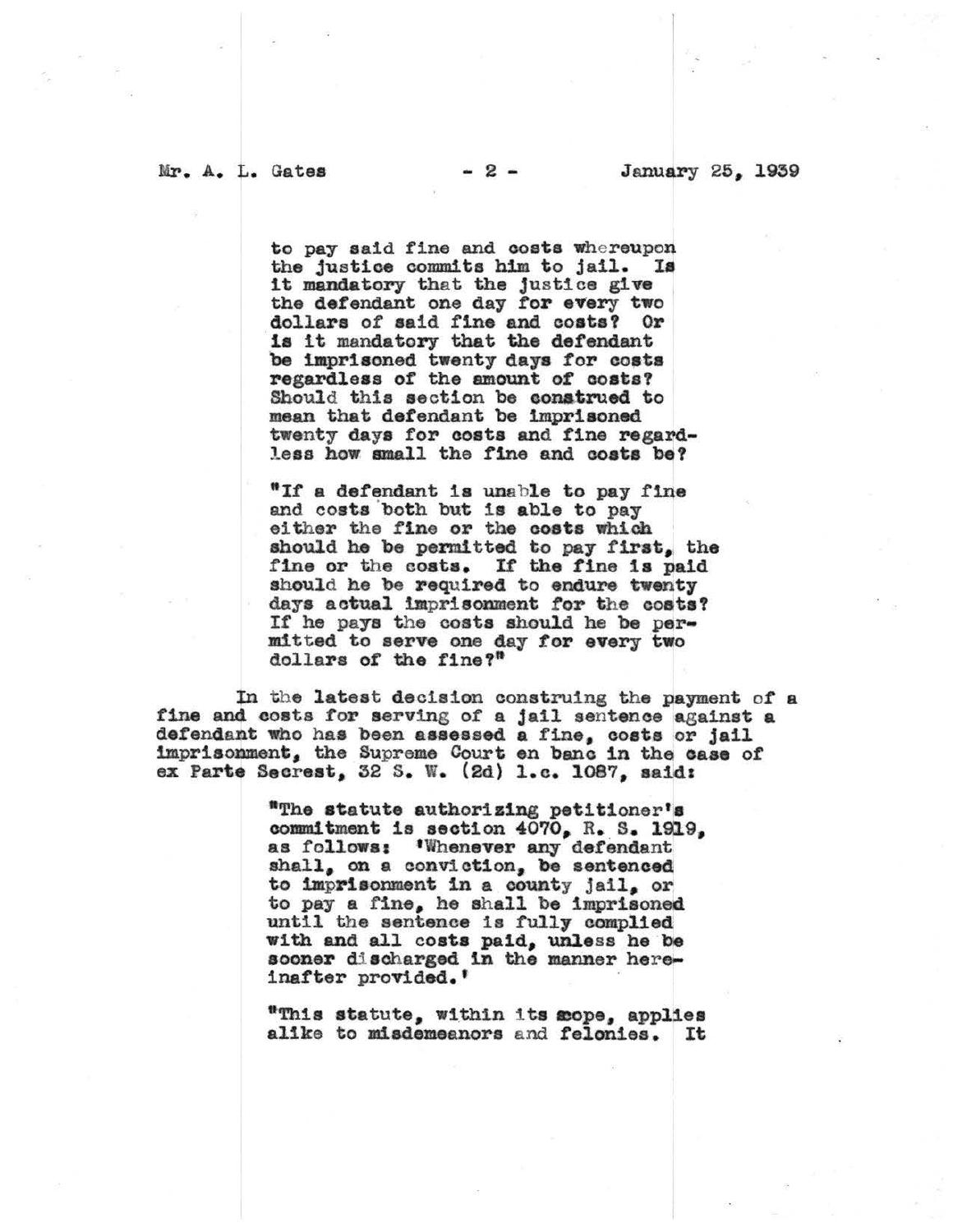is a part and parcel of every sentence to a fine (Ex parte Parker, 106 Mo. 551, 555, 17 S. W. 658), and the judg-ment was in substantial compliance The manner in which detherewith. fendant could 'be sooner discharged' is thus set forth in the sections immediately following:

"Section 4071: 'When any person is held in custody or imprisoned for a fine imposed for a criminal offense, as specified in the last section, the court in which the cause was tried, or the judge thereof in vacation, on the petition of the prisoner for that purpose, shall sentence him to imprisonment for a limited time, in lieu of the fine; and at the expiration of such time, the prisoner shall be discharged on the payment of costs, or obtaining his discharge in the manner in the next sections provided.'

"Section 4072: 'Whenever any person shall be detained for the costs of a criminal prosecution, he shall, after having endured twenty days' imprisonment in the county jail for the nonpayment of such costs, be permitted to take the benefit of the laws for the relief of Insolvent persons confined on criminal process, on making application for that purpose, and conforming to the provisions of such law.'

"Section 4071, supra, provides a method, and we are advised of no cher, by which a defendant so committed may discharge the fine apart from the costs assessed<br>against him by the same judgment. He may petition the court in which the cause was tried, or the judge thereof in vacation, to 'sentence him to imprisonment for a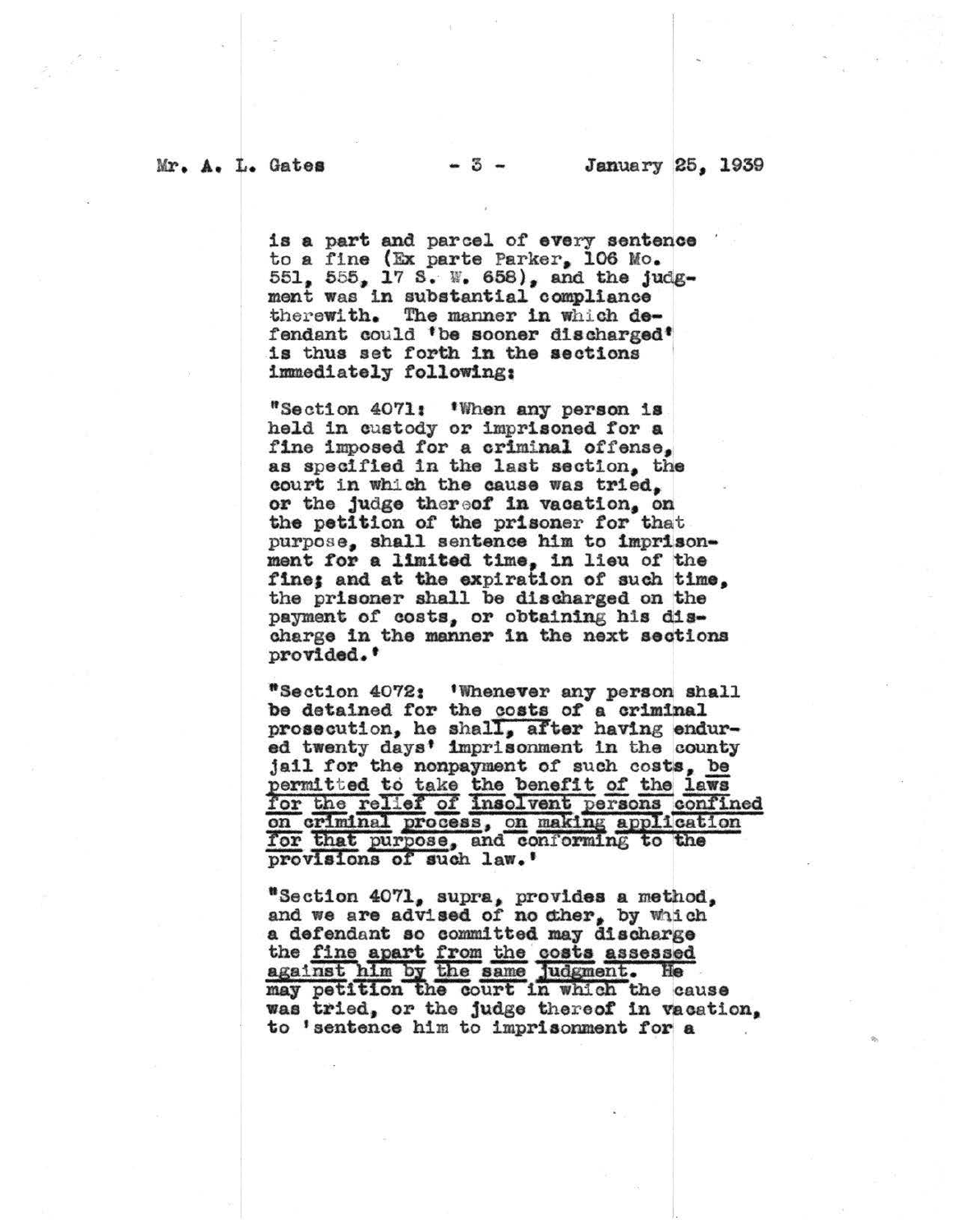limited time, in lieu of the fine.'<br>When such prison sentence is served. he is entitled to be discharged on payment of costs or obtaining his discharge under section 4072 and the act for the relief of insolvents con-<br>fined on criminal process. To authorize a discharge, there must be a strict compliance with the statutes prescribing the methods by which it may be obtained. 15 C. J. Section 861, p. 344; Ex parte Parker, 106 Mo. 551, 17 S. W. 658; In re Gurley, 34 Iowa, 184; In re Dobson, 37 Neb. 449, 55 N. W. 1071. Having followed a way of his own choosing not author-<br>ized by statute, petitioner is not en-<br>titled to be discharged.

"It is ordered that petitioner be remanded."

As above set out

Section 4070 R. s. Mo. 1919 ia now Section 3726 R. S. Mo. 1929; Section  $4071$  R. S. Mo. 1919 is now Section 3727 R. S. Mo. 1929; Section  $4072$  R. S. Mo. 1919 is now Section 3728 R. s. Mo. 1929.

Section 3727, R. S. Mo. 1929, set out as Section 4071, R. s. Mo. 1919, in the case of ex Parte Secrest, supra, is governed by Section 3859, R. S. Mo. 1929, which reads as follows:

> "Any person detained in prison for the nonpayment of any fine or costs on account of any criminal proceeding may be order ed to be discharged from such 1mpriaonment, by the court or by the judge of the court having criminal jurisdiction tor the county in whioh he may be, or by the clerk of said court 1n vacation, atter being 1m-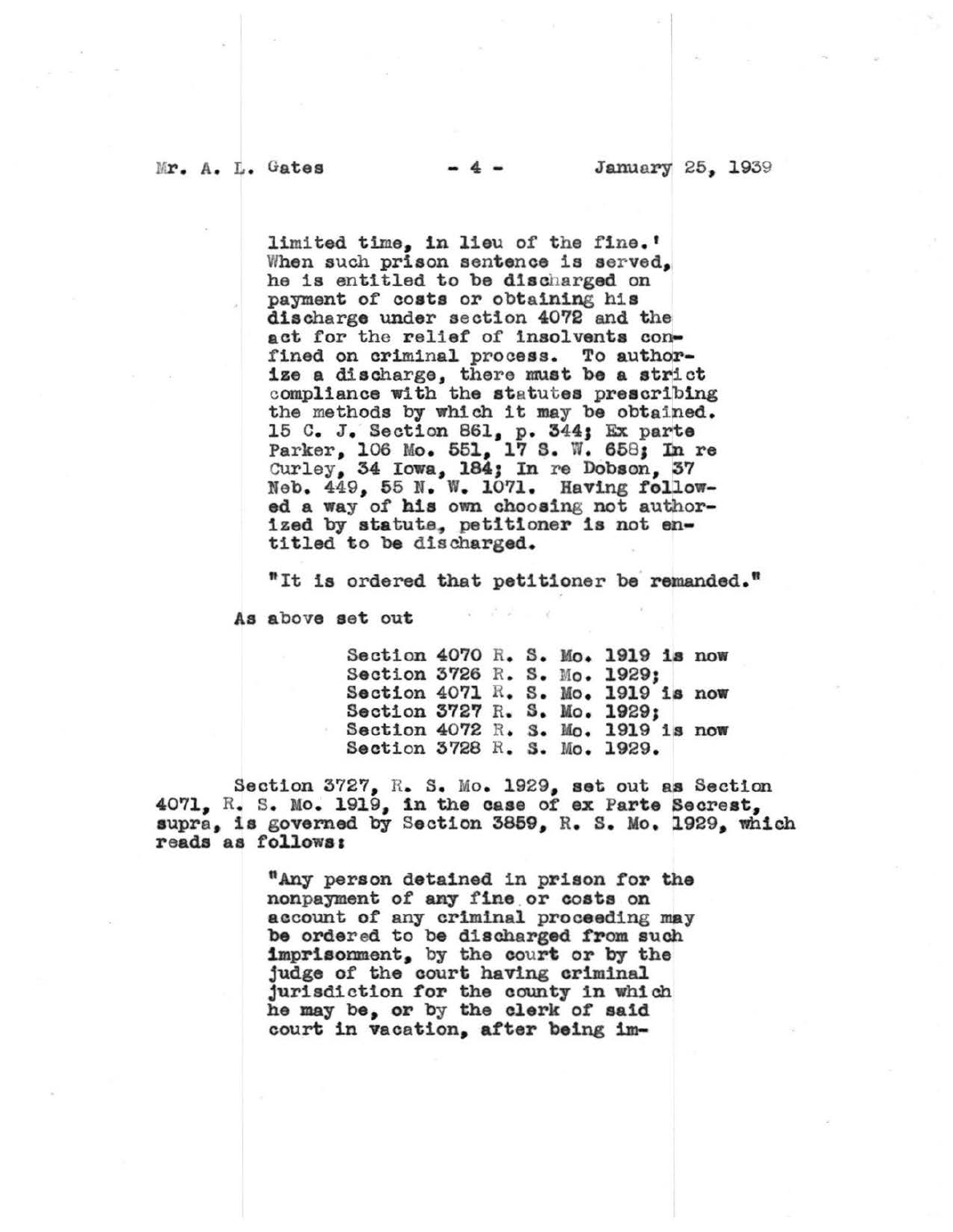prisoned one day for every two dollars of such fine and costs, or after having endured twenty days's actual imprisonment for the nonpayment of costs if he be unable to pay the same."

This section sets out the manner of complying with the specific time and amount of service on the fine or punishment as provided by Section 3727, R. S. Mo. 1929.

As stated in ex Parte Secrest, supra, the statute, in regard to relief of insolvent defendants, must be strictly complied with. The article on insolvent defendants is Article 20, Chapter 29, R. S. Mo. 1929, and is too lengthy to set out verbatim in this opinion.

Under the holding of ex Parte Secrest, supra, the court does not see fit to separate the fine or jail sentence from the costs. In other words, the court held that the prisoner should petition in accordance with the insolvency act that he be allowed to serve the judgment of sentence and costs in accordance with Section 3859. R. S. Mo. 1929. and that the costs cannot be separated from the fine or imprisonment if the defendant should take advantage of the insolvency act.

## CONCLUSION

In view of the above authorities it is the opinion of this department that if an individual is brought into the justice court and he is fined upon a plea of guilty to the commission of a misdemeanor and the defendant is unable to pay said fine and costs, the justice upon the application of the defendant in writing in accordance with Article 20, which is the insolvency act, must commit the defendant under Section 3727, R. S. Mo. 1929, which provides that the judge shall sentence him to imprisonment for a limited time. In sentencing the defendant to a limited time as set out in Section 3727, R. S. Mo. 1929, the court, in estimating the time, must take into consideration Section 3859, R. S. Mo. 1929, which provides for